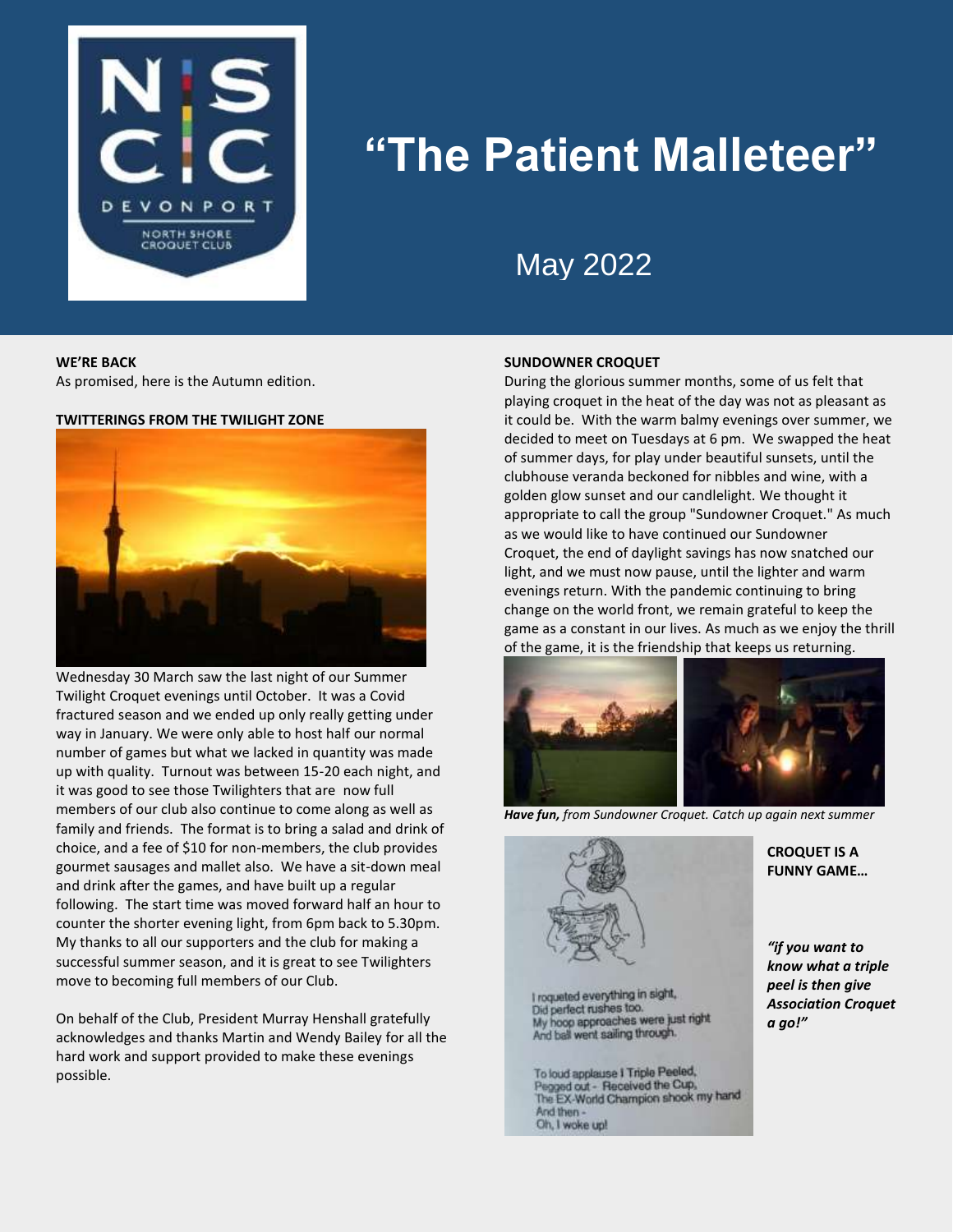## **The Patient Malleteer – May 2022**

#### **EVENTS**

Again, Covid put pay to hosting events at the Club over the summer months. The few that went ahead had wonderful functions, ranging from birthdays, anniversaries and a hen party for a lovely bunch of ladies who had a spectacular day as seen below.



There are plans to promote the Club facilities in Spring, in order to secure bookings for Christmas and summer functions. All details on hiring the Club can be found on our website, if you know of anyone who is keen to host a get together. We have a Christmas function booked already!

#### **TOURNAMENT UPDATE**

Huge thanks to Rod and Michelle Templeman for championing the recent tournaments. Also to the club members who provided support.



#### **The Ryman Healthcare Golden Grades tournament……**

The "Junior" and "New to Croquet" grades of the Croquet Auckland GC Golden Grades Tournament for players over 65, managed by Michelle and Rod Templeman, and generously sponsored by Ryman Healthcare, were held at North Shore during the weekend of March 12th/13th. A total of 24 players took part. The Primary Grade was won by Cheryl Peter (Takapuna, pictured below right), with Maree Brierley (Takapuna, pictured below left) runner up - also pictured with Steph Cawte, Community Relations at Ryman Healthcare and Michelle Templeman (North Shore) third. The New to Croquet Grade was won by Jenny Walters (Henderson), runner up was Bryn Walters (Henderson), with Lesley Ansell (Epsom-Remuera) just nudging Janet Paul (North Shore) into fourth. The other three grades took place at Takapuna Croquet Club. Details of all but the New to Croquet Grade can be seen online at [www.croquetscores.com](http://www.croquetscores.com/)



During the coming season Croquet Auckland will be running several courses for those wishing to become Tournament Managers. Interested members should email Rod Templeman [rodtempleman@me.com](mailto:rodtempleman@me.com)

![](_page_1_Picture_12.jpeg)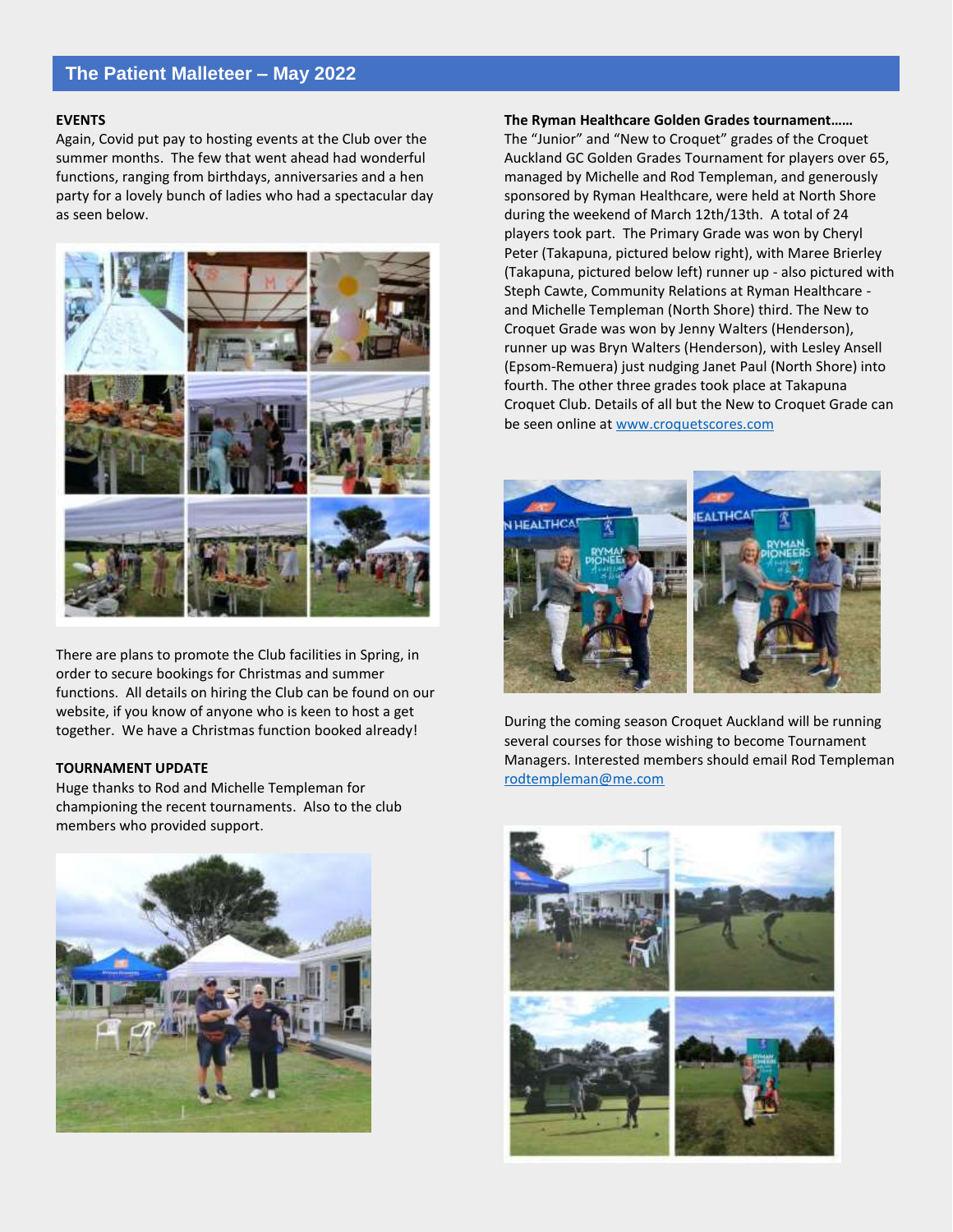### **The Patient Malleteer – May 2022**

#### **MEMBERSHIP**

It has been pleasing to see the growth of new members that has occurred over the past 12 months or so and the willingness of our 'newbies' to join in and learn the game. The number of our new members participating in the coaching sessions that started this week and that will run over the next fortnight has certainly demonstrated this. However, this significant influx of new members has certainly put pressure on Thursday and Saturday Club days. As a result the Committee has decided to place a short-term moratorium on the acceptance of new members - this will be implemented with immediate effect, and continue until the date of our next AGM – Saturday 18 June. Accordingly, all applications for membership currently in hand, or received between now and that date, will be placed on-hold and form the basis a 'waiting list' which the in-coming Committee, post-AGM, will review in light of circumstances prevailing at that time. Please be assured that the Committee will be monitoring the situation closely and looking to implement a way forward that is in the best interests of everyone. We are sure you will understand and support this short-term measure. In the meantime, if any of you have friends or family considering membership, please encourage them to complete an application form on the understanding that these will be reviewed in June.

#### **HANDICAP ASSESSMENT AND COACHING**

The AHS (Automatic Handicap System) has been developed to ensure that players who engage in regular competition within the club or in outside tournaments are able to do so 'on a level playing field'. Setting a handicap is simple and we do it through a process set out in the Rules of Golf Croquet. A player seeking a handicap is asked to play one ball through all 6 hoops in order and to do this three times. A 'scorer' or handicapper keeps track of the number of strokes taken and this is then compared to a table. The handicapper may then discuss the result with the player and perhaps tweak the result (or not) in order to give an initial handicap. This is entered on an AHS card which is personal to that player. Club tournaments will usually state 'AHS cards will be used' or something similar. Results are then entered and points awarded or lost by reference to a table and dependent upon the handicap of the player and opponent. When a player accumulates or loses points such that they move down or up the handicap scale the change is recorded on the card. Handicaps are registered with Croquet NZ.

*Contact Greg on 021487602*

![](_page_2_Picture_6.jpeg)

#### **THANKS…**

![](_page_2_Picture_8.jpeg)

**OUR HISTORY**

Thanks to the great team effort in producing two new mallet stands: Carol *(right)* supplied timber; Jacqueline *(centre)* supplied top coat paint and did all painting. Neighbour Philip for building both units; Charlotte who bought the paint; and finally, Rob, for installing.

![](_page_2_Picture_13.jpeg)

 **Job well done...**

We are working our way through memorabilia housed in the club and aiming to capture stories so we can complete a living memory book and history of our Club – if you have any photos/memories to share, please let a Committee member know. Although North Shore Croquet Club, in its current form, was established in 1905, its origins go back to 1886, making it one of NZ's oldest. Back then in New Zealand, croquet was essentially a game for ladies, who played Association Croquet and dressed the part.

![](_page_2_Picture_16.jpeg)

North Shore Croquet Club's history stretches back to the late 1890s when the wives and daughters of the Devonport Men's Bowling Club were allocated a lawn at their club to play croquet one day a week. Over the ensuing decades growth in the numbers of men bowlers put pressure on the lawn space and over time the women were 'encouraged' to find grounds of their own. In 1931 the women eventually took up 'residence' at our current site.

![](_page_2_Picture_18.jpeg)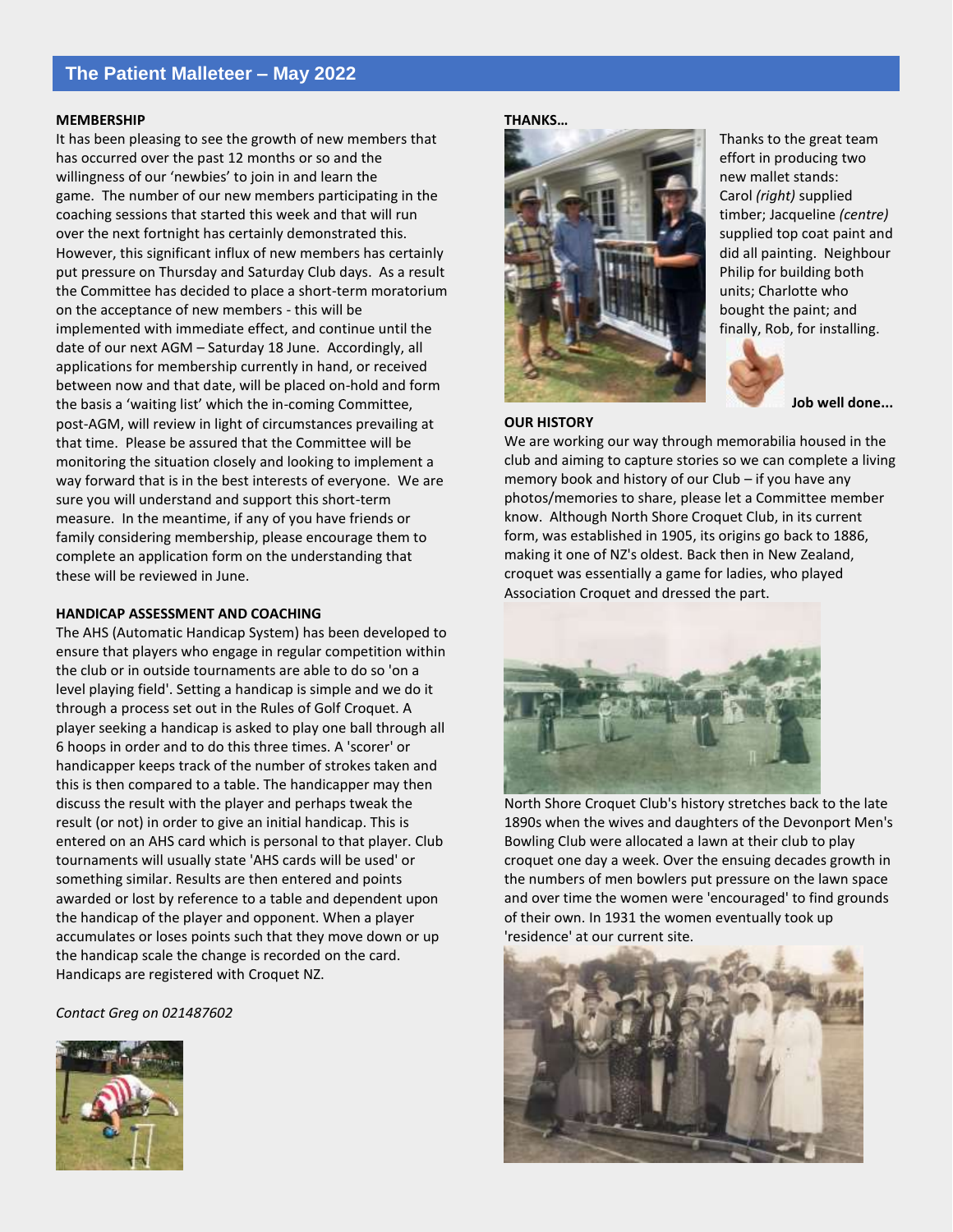#### **JOHN'S CORNER – From the Shed**

Just when you thought you had seen the last of washing lines you arrive at the Club and find you are surrounded by them marking the lawn boundaries. In the past NSCC used a paint line marker which we have just thrown out. When lines became the fashion some members were engineers at the local dockyard. They created narrow metal plates to attach the ends of lines to and two metal spikes to hold them in the ground. Most plates had three key holes spaced along them to allow for the lines to be moved when the hoops were moved to a new position. The plates cunningly hide in the ground to avoid being mown, which is why they take some finding and also because they are not kept cleared. The original lines were nylon and are still available in the shed. However, as the members aged and the lines were no longer pristine white, they could not be seen so well so they were replaced by washing lines. There may have been a member with the surname Hills who donated lines from the family firm. However the change came about we are now doing our best to keep the firm in business. (A sponsorship perhaps?)

The advantages of lines are that they are weather proof and reasonably long lasting provided they don't have an argument with the mower and therefore much cheaper than the expensive painted lines which need repainting every month. Their disadvantages are that they have to be pulled up and thrown to one side every time we mow and then relaid. If they are not re-laid properly they can be a trip hazard.

It would be very helpful if several members developed the skill of replacing the lines. During the summer the plates disappear under the grass. With a keen eye you can often see a depressed line of grass leading to the plate where the line has been. The two lines if laid correctly will create a right angle which marks the corner of the playing surface. A metal peg is useful for finding the plate and also for pushing the knot at the end of the line into the key hole.

![](_page_3_Picture_5.jpeg)

One day perhaps we may no longer be the only club in the whole of Auckland and possibly NZ which uses washing lines or we may continue with our washing lines.

Vive la difference…Happy hoop running.

#### *What lies beneath….*

During our latest downpour the lawns became flooded and when I arrived at the Club, about 40 large seagulls were strutting around the lawns in charge of a feeding frenzy. These were not your feisty birds with pink coloured coordinated beaks and legs. They were the large bully boys of the seagull family. At first, I could not see what the great attraction was. I was fairly confident I wasn't on the menu. On closer inspection I found there were hundreds of African Black Beetles wandering around the lawns and hiding under the black pipes. There were also scattered across the surface about twenty piles made up of 20-30 of their corpses. They had all been flooded out beneath the ground, much to the delight of the birds. It is amazing how quickly this sort of news spreads through the avian world. It set me thinking about the world that lies beneath our feet as we indulge in our passion of croquet. At present on the lawns we find several coarse grasses growing, like:

![](_page_3_Picture_10.jpeg)

Paspalum, summer grass and carpet grass - these have grown from seed which has lain beneath. Later in autumn the buried seeds of poa annua, toad rush and the spores of moss will invade from below too. The amount of rogue seed in a cubic metre of soil is staggering. One study found between 56 and 14500 seed in approx.  $1/10^{th}$  m<sup>2.</sup> In addition to all these there are hundreds of worms and millions of microbes and fungi which we never see because they all lie beneath and never appear.

The challenge in maintaining decent croquet lawns lies in trying to keep a healthy and nutritious soil for the fine leaved grasses. (At the moment we have a mixture of brown-top, fescue and couch on A.B.C lawns and a couch with the grand name Princess 77 on D.) At the same time we try to make life difficult for the coarse grasses, weeds and pests which lie beneath.

*Anyone willing to spend the odd hour helping the challenge of weeding would be very welcome. Please contact Greg or John.*

John…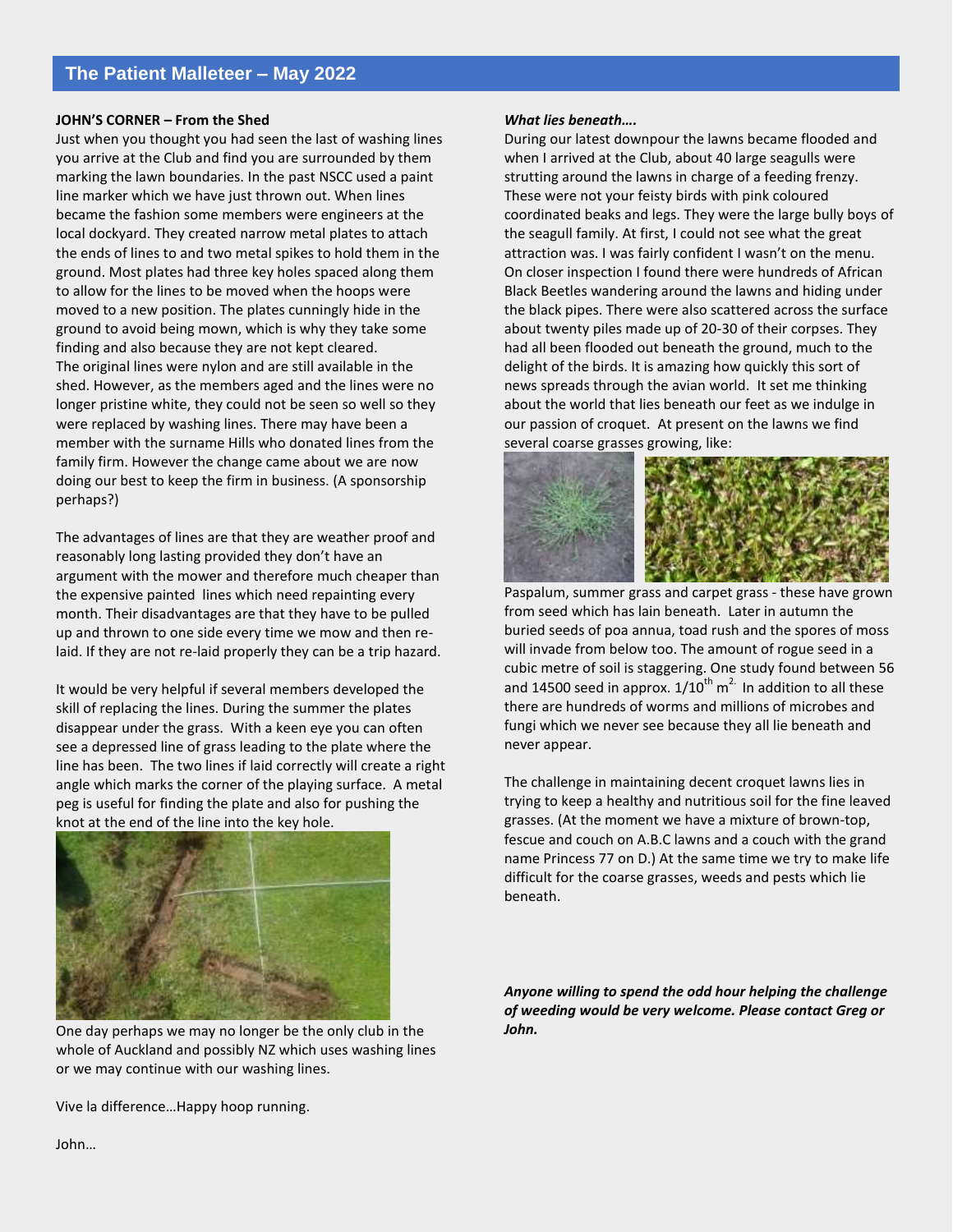**FUNBEE PROMOTIONS PRESENT**

"Poetry in Motion"

*featuring an ensemble cast (using own costumes and props)*

## **ONE PERFORMANCE ONLY! WEDNESDAY, 4 May 2022**

## **Produced and Directed by Charlotte Millar**

![](_page_4_Picture_6.jpeg)

**HUGE THANKS TO ALL MEMBERS WHO TOOK PART IN THE ANNUAL WORKING BEE** *(make sure you sign up for next year!)*

![](_page_4_Picture_8.jpeg)

![](_page_4_Picture_9.jpeg)

#### **CREW:**

Location Scout: Antoinette; Set Design: former members of the Club; Set Preparation and Support: Janitor John & Groundsman Greg; Health & Safety & Site Supervision: Careful Carol; Catering by; "Crème de la Crop"; Cleaning by: Mop & Cloth Company; Lighting: Meticulous Michelle & Savvy Suzanne; Transport supplied by: Jewell's & Son; Still photography: Whizzy Wendy S; Publicity: Laughing Linda McK; Gardening: girls, guys, grunts, go-fers + usual number of gaffers, grips and gosh knows who else! And, as always: "extras"

#### **That's ROB FERGUSON on the ROOF!!**

![](_page_4_Picture_13.jpeg)

**Tea / Cake and Shiny Silverware**

![](_page_4_Picture_15.jpeg)